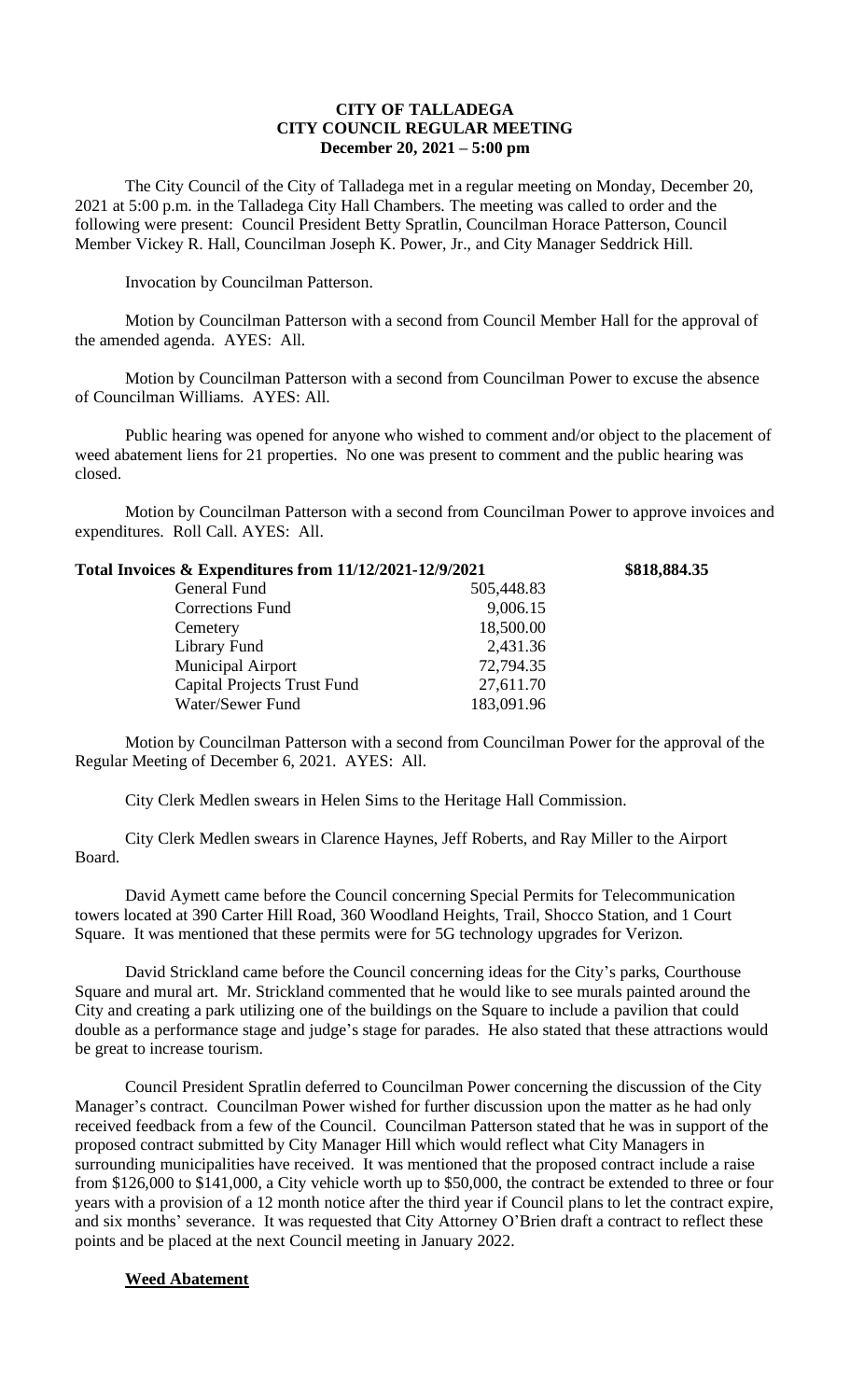**Resolution #5403** to assess a weed abatement lien on 600 Leahy Circle **Resolution #5404** to assess a weed abatement lien on 205 Alexander St. **Resolution #5405** to assess a weed abatement lien on 50 Burk Lane **Resolution #5406** to assess a weed abatement lien on 520 North Court St. **Resolution #5407** to assess a weed abatement lien on 114 Sloan Ave. **Resolution #5408** to assess a weed abatement lien on 11 Sloan Ave. **Resolution #5409** to assess a weed abatement lien on 702 Elm St. **Resolution #5410** to assess a weed abatement lien on 207 Alexander St. **Resolution #5411** to assess a weed abatement lien on 914 Washington Ave. **Resolution #5412** to assess a weed abatement lien on 702 Elm St. **Resolution #5413** to assess a weed abatement lien on 412 West St. **Resolution #5414** to assess a weed abatement lien on 213 Coffee St. **Resolution #5415** to assess a weed abatement lien on 822 Coffee St. **Resolution #5416** to assess a weed abatement lien on 409 Howard St. **Resolution #5417** to assess a weed abatement lien on 1202 Ola Ave. **Resolution #5418** to assess a weed abatement lien on 412 Brignoli St. **Resolution #5419** to assess a weed abatement lien on Burr at 18<sup>th</sup> St. **Resolution #5420** to assess a weed abatement lien on 410 Broome St. **Resolution #5421** to assess a weed abatement lien on 202 Coffee St. **Resolution #5422** to assess a weed abatement lien on 615 Ave F **Resolution #5423** to assess a weed abatement lien on 206 Coffee St.

Motion by Councilman Patterson with a second from Council Member Hall for the approval of Resolution #5403 to Resolution #5423. Roll Call. AYES: All.

**Resolution #5424** approving a special use permit for Verizon telecommunication tower located at 390 Carter Hill Road

**Resolution #5425** approving a special use permit for Verizon telecommunication tower located at 360 Woodland Heights Trail

**Resolution #5426** approving a special use permit for Verizon telecommunication tower located at Hwy. 21 Shocco Station

**Resolution #5427** approving a special use permit for Verizon telecommunication tower located at 1 Court Square

Motion by Council Member Hall with a second from Councilman Patterson for the approval of Resolution #5424 to Resolution #5427. Roll Call. AYES: All.

**Resolution #5429** authorizing the City Manager to execute the Endo Settlement Sign On Agreement and implement plan for allocation and use of settlement funds

Motion by Councilman Patterson with a second from Council Member Hall for the approval of Resolution #5429. AYES: All.

Motion by Councilman Patterson with a second by Councilman Power to approve invoices and expenditures for the Water Department. Roll Call. AYES: All.

| Water Department Expenditures for 11/25/2021 to 12/9/2021 |           | \$47,957.76 |
|-----------------------------------------------------------|-----------|-------------|
| Water/Sewer Fund                                          | 47,957.76 |             |

**Resolution #5428** approving a contract with Dexter-Fortson Associates, Inc. for installation of a SCADA system in the amount of \$1,319,373.00 (\$439,791.00 for 3 years)

Motion by Councilman Patterson with a second from Council Member Hall for the approval of Resolution #5428. Roll Call. AYES: All.

Councilman Power commented that there may be an arithmetic error on the Finance report as the figures do not seem to add up correctly. City Manager Hill stated that he would look into the matter. There was some discussion as to the procedure for outgoing Council Packets. It was agreed upon that the Council Packet would be reviewed by the City Manager before being distributed.